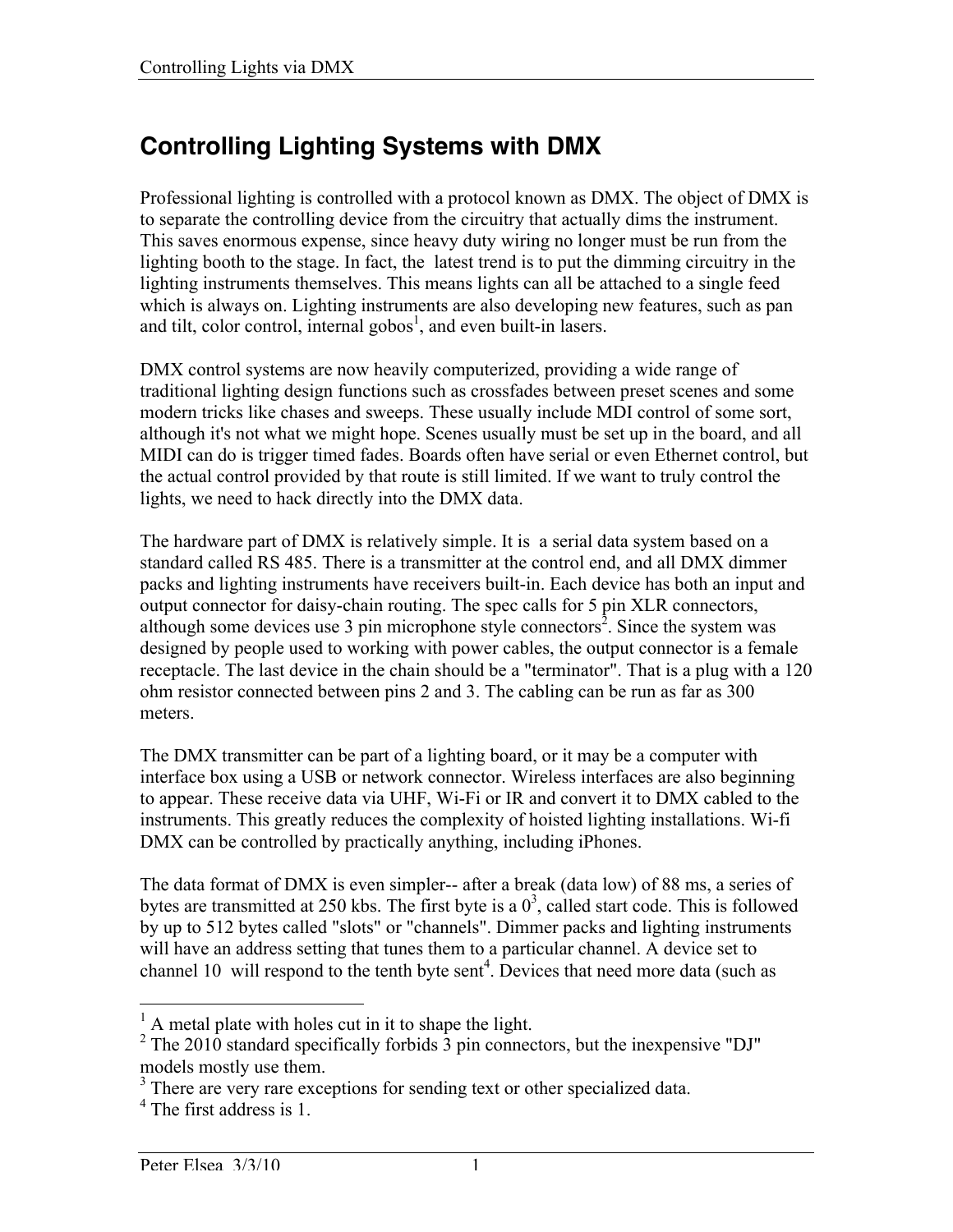lights with tilt and pan) will watch a block of channels-- the address sets the first one. So if I have a set of four lights with 9 features, the starting addresses must be 1, 10, 19, and 28. Only enough bytes are sent to reach the highest address, so the fewer lights attached, the faster the system responds. Even so, the system can completely update 45 times a second.

Stand alone transmitters are available with USB or network input. Each seems to have its own input format, so you will have to do some manual reading and investigation to fix details.

## *USB to DMX*

### **Enttec DMX USB Pro**

The Enttec company seems to be one of the more popular interface suppliers, as their hardware costs in the hundreds rather than thousands of dollars. The USB pro box at \$150 is the most economical I have seen. Their documentation is typical-- terse with obscure terminology. First it defines the control message format in a table:

| Number of bytes | Description            |
|-----------------|------------------------|
|                 | Start of message, 0x7E |
|                 | Message label          |
|                 | Data length LSB        |
|                 | Data length MSB        |
| (Length)        | Data bytes             |
|                 | End of message 0xE7    |

It then lists various types of message, to set transmission parameters<sup>5</sup>, for instance. The one we are interested in is type 6: "Send DMX packet". Putting all of this together, we see the message to send 29 channels of data would be:

0x7E 6 30 0 [data] 0xE7

There are 30 bytes of data, including the 0 for the start code.

Figure 1 shows how to communicate with the Enttec box. This appears as a serial over USB device, so the serial object does the trick. Baud rate is not really used in USB communications, so the arguments to serial are not required. Note how the port list is updated. The print message to serial results in a port message with a list of names. These are split up and appended to the umenu. Serial defaults to the first item on the list. You can set this with arguments and forget the menu, but since the list is likely to change from time to time, it is best to see all of the options.

<sup>&</sup>lt;sup>5</sup> The defaults are fine.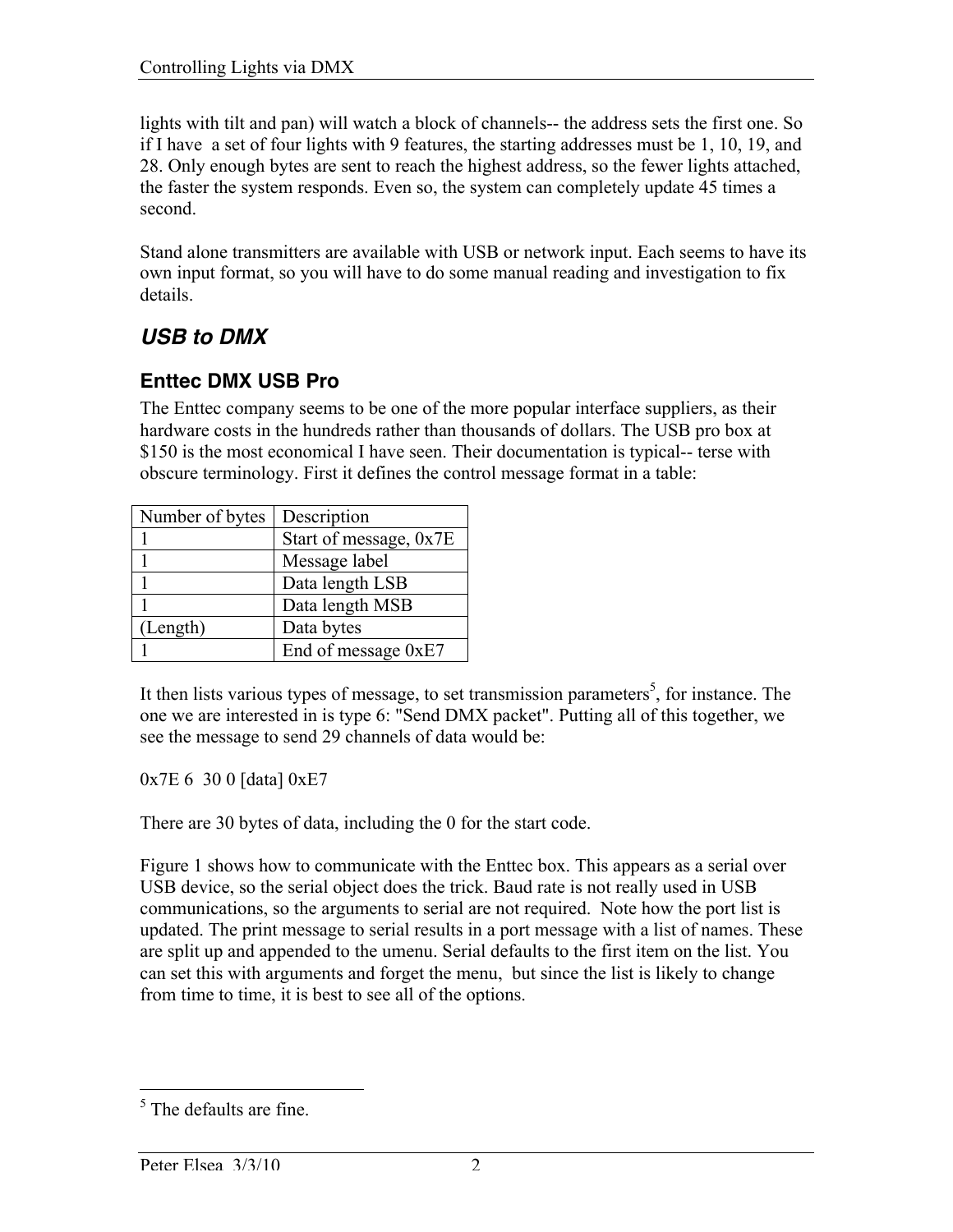

Figure 2 shows the meat of the patch. Messages to update parameters are received by the trigger object. The messages will be formatted as lists of channel and value. The complete set of channel values is maintained in a coll. The trigger passes the list to the coll, then sends three distinct items to the serial object. The message 126 6 19 0 provides Enttec's header, the dump message to coll will provide the data, and the 231 is the end of message marker,



Figure 3 shows a user interface that will provide the data. This patch controls two instruments, one on channel 1 and one on channel 10. Each has nine parameters.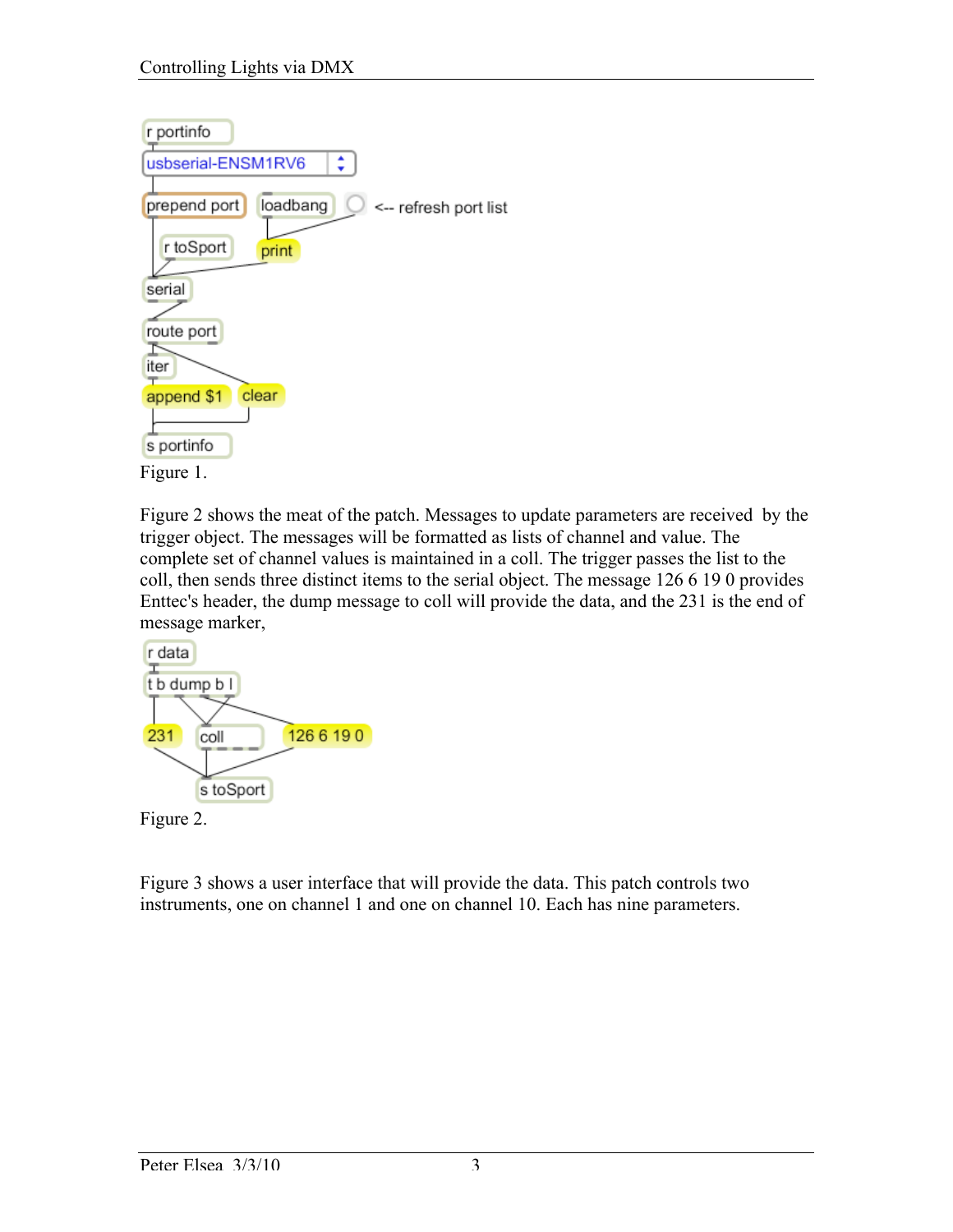

Figure 3.

The number boxes routed through Label generate the messages for each parameter of a lighting instrument. The Ladd will offset these to the starting address for each instrument.

Figure 4 shows typical contents of the coll in figure 2. I start with default settings, like pan and tilt centered and shutter open. Note that the start code is at address 0. Nothing in the patch should disturb that. (The range of the address number box is limited to 1 - 10)

| Untitled                                                |
|---------------------------------------------------------|
| 0.0:<br>1, 128;<br>2, 128;<br>3,86:<br>4, 0;<br>5, 255; |
| 6, 0;<br>7, 0;<br>8.0:<br>9. 0:<br>10, 128;<br>11, 0;   |
| 12, 86;<br>13, 0;<br>14, 255;<br>15, 0;                 |
| 16, 0;<br>17, 0;<br>18, 0;                              |
| Figure 4.                                               |

/i.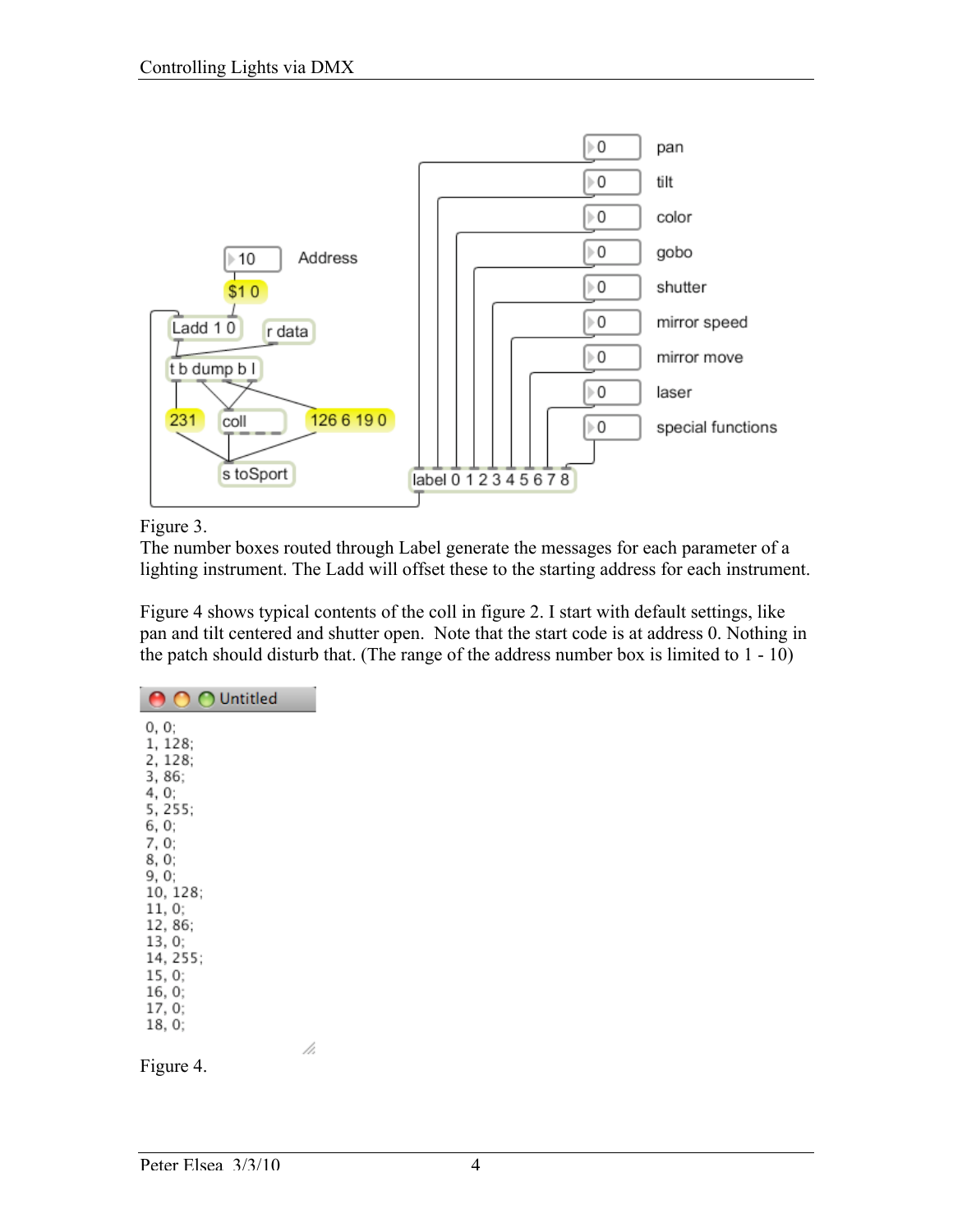Expanding this patch to control more instruments requires nothing more that adding items to the coll and changing the data length in the header<sup> $6$ </sup>.

It is easy to add mechanism to control light parameters. For instance, figure 5 will sweep the tilt of the second instrument:



# *ArtNet [notes only at this stage]*

Artnet is a network protocol developed by a company called Artistic Licence (it's British). Unlike most theater equipment companies, they have published their protocol, and others are using it under the name openDMX. The Enttec ODE is a typical ArtNet converter box-- Ethernet in and DMX out. ArtNet uses the UDP protocol, so a control patch can be built around udpsend.

ArtNet expands the DMX vocabulary to include "nodes" and "universes". A node is a particular converter box with its own IP. A universe is a block of 512 DMX channels. ArtNet defines 255 universes. That's good, because with high tech lights requiring up to 30 DMX channels each, 512 doesn't seem like a big number any more. The universes are actually broken up into blocks of 16 subnets, so a universe designation might be 0,0 or 2,12.

ArtNet boxes can use either a closed network or the internet.. On a closed network the controller broadcasts all messages to either 2.255.255.255 or 10.255.255.255. On an internet connection the data is sent to a DHCP assigned IP for each node. The IP of an ArtNet box can be discovered by software that comes with the unit or via the Ethernet connection. The port address is 6454.

ArtNet is a full network protocol, with enough messages to manage hundreds of nodes in detail. For our purposes we can leave the network alone and use simple broadcast mode, or set up the network using the manufacturer's network utility software.

<sup>&</sup>lt;sup>6</sup> The fact that the header wants length as LSB, MSB doesn't matter until the length reaches 256. That is coded as 1 1, followed by 2 1 and so on.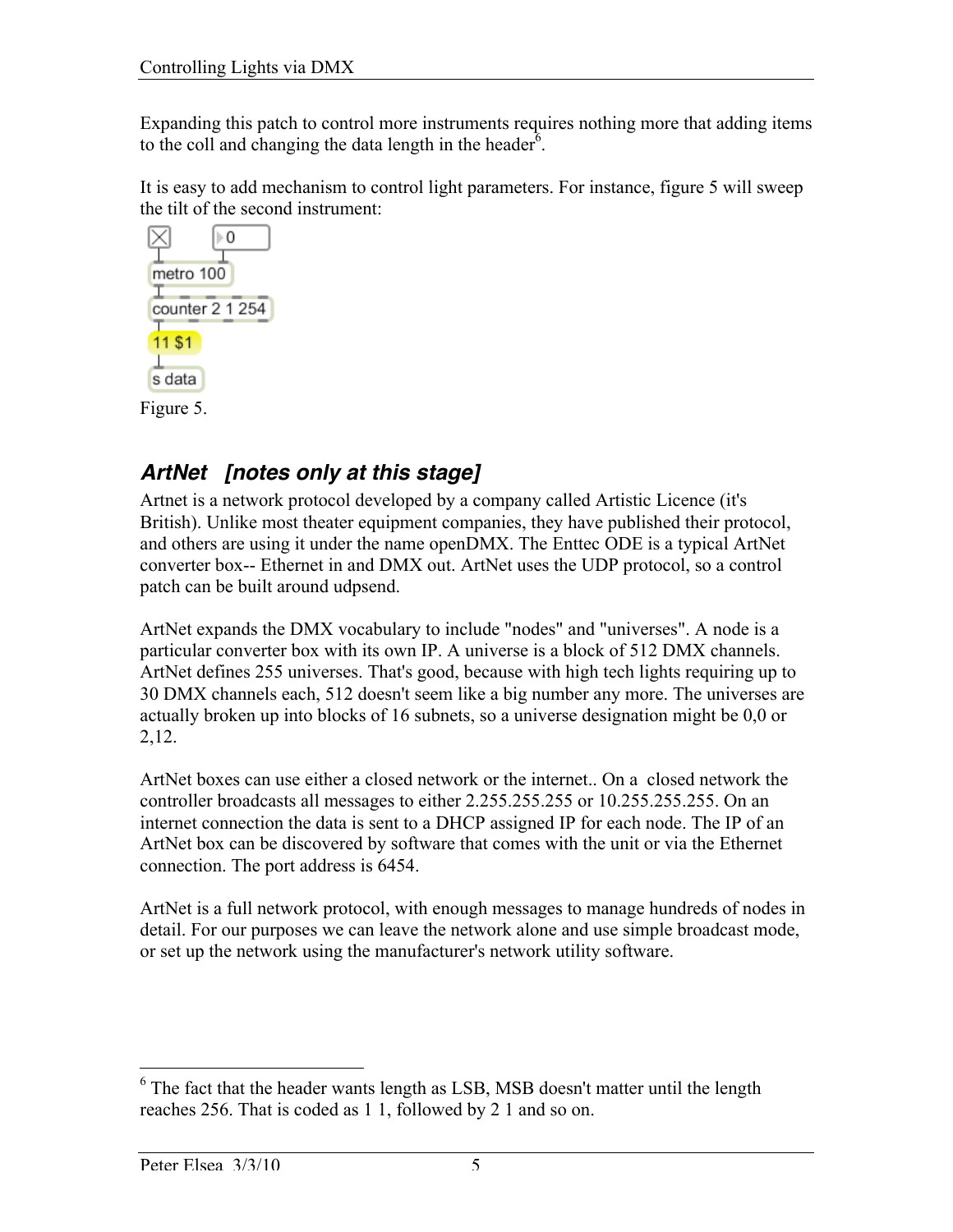#### **Message format**

 All messages start with the header Art-Net, which is 65 114 116 45 78 101 116 0 in ascii. The poll message is broadcast by the controller. Any nodes will respond with an information message:

| Poll message     | Data                        |
|------------------|-----------------------------|
| Header           | 65 114 116 45 78 101 116 00 |
| opcode           | 00 32 (poll)                |
| Protocol version | 00 14                       |
| Response         | 0 (reply to poll only)      |
| Diagnostics      | 255 (all messages)          |

| Reply message | Data                        |
|---------------|-----------------------------|
| Header        | 65 114 116 45 78 101 116 00 |
| opcode        | $0033$ (reply)              |
| <b>IP</b>     | aa bb cc dd                 |
| Further info  | About 250 bytes             |

| Data message     | Data                        |
|------------------|-----------------------------|
| Header           | 65 114 116 45 78 101 116 00 |
| opcode           | 00 80 (DMX)                 |
| Protocol version | 00 14                       |
| Sequence         | $0$ (no sequencing)         |
| Input            |                             |
| Universe         | ssssuuuu*                   |
| Length MSB       |                             |
| Length LSB       |                             |
| <b>DATA</b>      | Standard DMX data           |

\*ssssuuuu -- subnet and universe packed into one byte, so universe 1,2 is 18. Data must be an even number of bytes.

### **ArtNet Patch**

All of these messages can be sent with udpsend, but there is a complication. Udpsend uses a simplified OSC protocol which ArtNet devices don't understand. Max doesn't let us compose plain UDP messages unless we work in Java. A third party external that manages this is aka.datagram by Masayuki Akamatsu. (Mac only I'm afraid.) Figure 6 shows a patch [untested] that uses this object to transmit the DMX data.